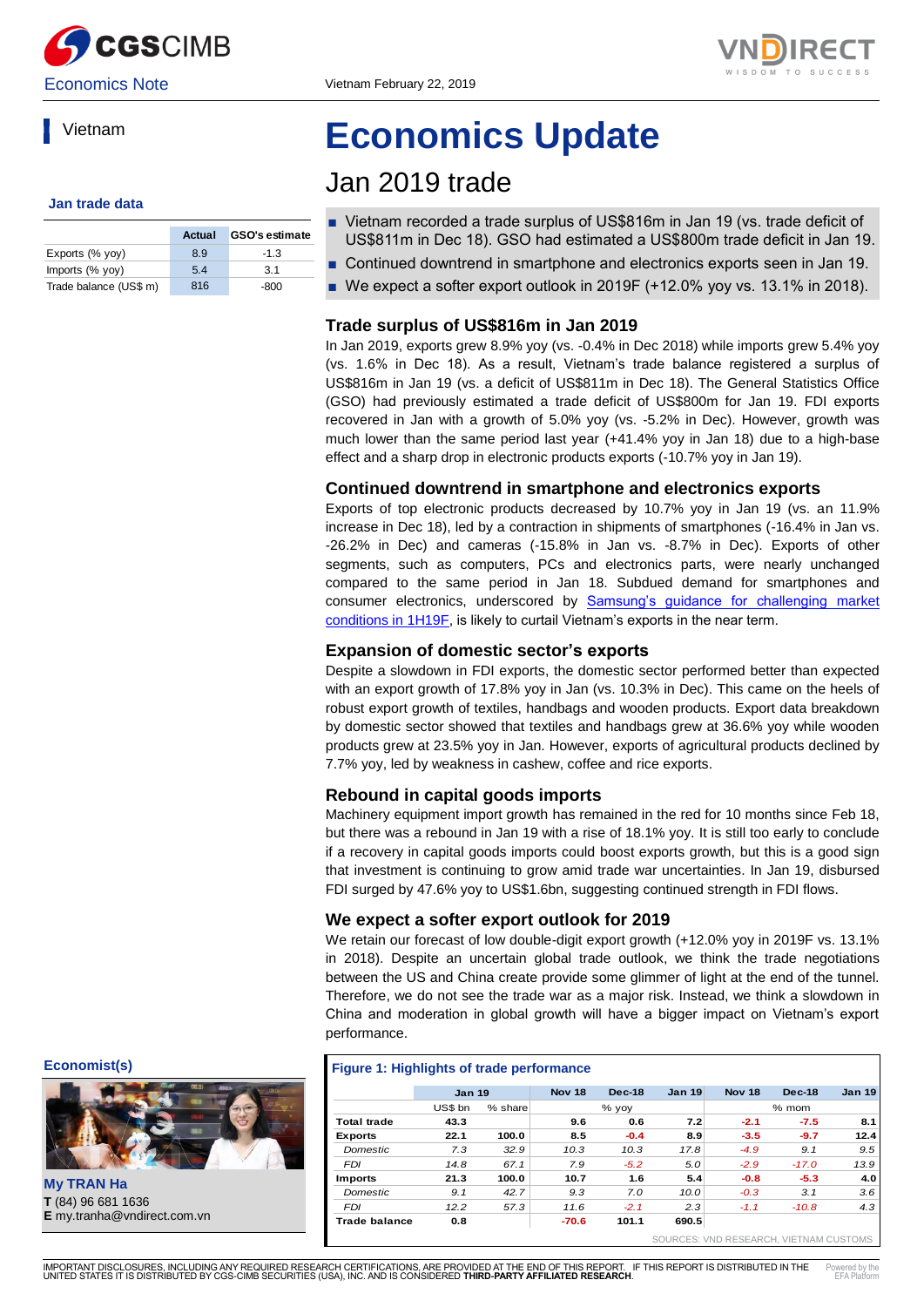









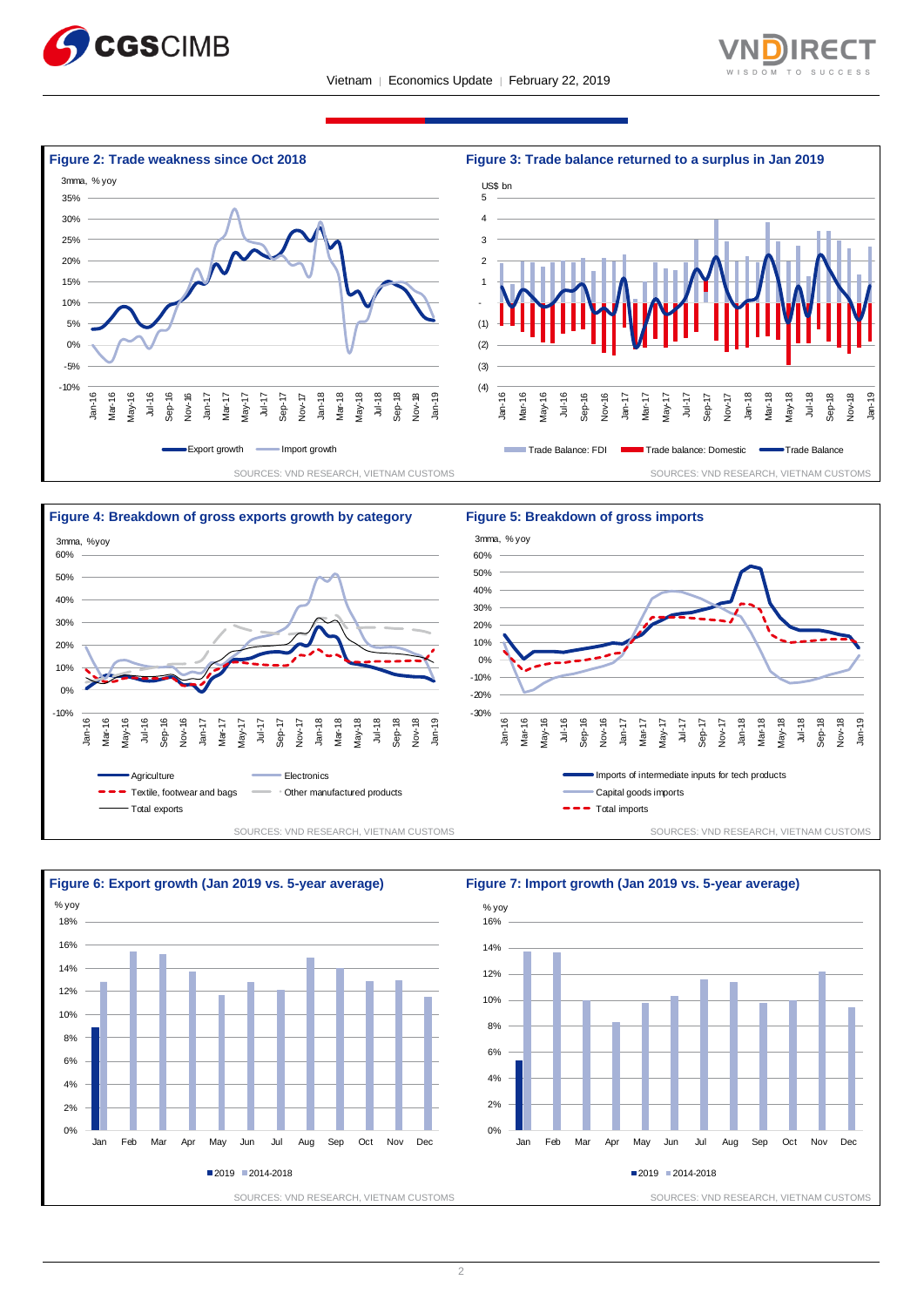



#### **DISCLAIMER**

The content of this report (including the views and opinions expressed therein, and the information comprised therein) has been prepared by and belongs to CGS-CIMB or CIMB Investment Bank Berhad ("CIMB"), as the case may be. Reports relating to a specific geographical area are produced and distributed by the corresponding CGS-CIMB entity as listed in the table below. Reports relating to Malaysia are produced and distributed by CIMB.

This report is not directed to, or intended for distribution to or use by, any person or entity who is a citizen or resident of or located in any locality, state, country or other jurisdiction where such distribution, publication, availability or use would be contrary to law or regulation.

By accepting this report, the recipient hereof represents and warrants that he is entitled to receive such report in accordance with the restrictions set forth below and agrees to be bound by the limitations contained herein (including the "Restrictions on Distributions" set out below). Any failure to comply with these limitations may constitute a violation of law. This publication is being supplied to you strictly on the basis that it will remain confidential. No part of this report may be (i) copied, photocopied, duplicated, stored or reproduced in any form by any means or (ii) redistributed or passed on, directly or indirectly, to any other person in whole or in part, for any purpose without the prior written consent of CGS-CIMB or CIMB, as the case may be.

The information contained in this research report is prepared from data believed to be correct and reliable at the time of issue of this report. CGS-CIMB or CIMB, as the case may be, may or may not issue regular reports on the subject matter of this report at any frequency and may cease to do so or change the periodicity of reports at any time. Neither CGS-CIMB nor CIMB has an obligation to update this report in the event of a material change to the information contained in this report. Neither CGS-CIMB nor CIMB accepts any, obligation to (i) check or ensure that the contents of this report remain current, reliable or relevant, (ii) ensure that the content of this report constitutes all the information a prospective investor may require, (iii) ensure the adequacy, accuracy, completeness, reliability or fairness of any views, opinions and information, and accordingly, CGS-CIMB and CIMB, their respective affiliates and related persons including China Galaxy International Financial Holdings Limited ("CGIFHL") and CIMB Group Sdn. Bhd. ("CIMBG") and their respective related corporations (and their respective directors, associates, connected persons and/or employees) shall not be liable in any manner whatsoever for any consequences (including but not limited to any direct, indirect or consequential losses, loss of profits and damages) of any reliance thereon or usage thereof. In particular, CGS-CIMB and CIMB disclaim all responsibility and liability for the views and opinions set out in this report.

Unless otherwise specified, this report is based upon sources which CGS-CIMB or CIMB, as the case may be, considers to be reasonable. Such sources will, unless otherwise specified, for market data, be market data and prices available from the main stock exchange or market where the relevant security is listed, or, where appropriate, any other market. Information on the accounts and business of company(ies) will generally be based on published statements of the company(ies), information disseminated by regulatory information services, other publicly available information and information resulting from our research.

Whilst every effort is made to ensure that statements of facts made in this report are accurate, all estimates, projections, forecasts, expressions of opinion and other subjective judgments contained in this report are based on assumptions considered to be reasonable as of the date of the document in which they are contained and must not be construed as a representation that the matters referred to therein will occur. Past performance is not a reliable indicator of future performance. The value of investments may go down as well as up and those investing may, depending on the investments in question, lose more than the initial investment. No report shall constitute an offer or an invitation by or on behalf of CGS-CIMB or CIMB, as the case may be, or any of their respective affiliates (including CGIFHL, CIMBG and their respective related corporations) to any person to buy or sell any investments.

CGS-CIMB, CIMB, their respective affiliates and related corporations (including CGIFHL, CIMBG and their respective related corporations) and/or their respective directors, associates, connected parties and/or employees may own or have positions in securities of the company(ies) covered in this research report or any securities related thereto and may from time to time add to or dispose of, or may be materially interested in, any such securities. Further, CGS-CIMB, CIMB, their respective affiliates and their respective related corporations (including CGIFHL, CIMBG and their respective related corporations) do and seek to do business with the company(ies) covered in this research report and may from time to time act as market maker or have assumed an underwriting commitment in securities of such company(ies), may sell them to or buy them from customers on a principal basis and may also perform or seek to perform significant investment banking, advisory, underwriting or placement services for or relating to such company(ies) as well as solicit such investment, advisory or other services from any entity mentioned in this report.

CGS-CIMB, CIMB or their respective affiliates (including CGIFHL, CIMBG and their respective related corporations) may enter into an agreement with the company(ies) covered in this report relating to the production of research reports. CGS-CIMB or CIMB, as the case may be, may disclose the contents of this report to the company(ies) covered by it and may have amended the contents of this report following such disclosure.

The analyst responsible for the production of this report hereby certifies that the views expressed herein accurately and exclusively reflect his or her personal views and opinions about any and all of the issuers or securities analysed in this report and were prepared independently and autonomously. No part of the compensation of the analyst(s) was, is, or will be directly or indirectly related to the inclusion of specific recommendations(s) or view(s) in this report. The analyst(s) who prepared this research report is prohibited from receiving any compensation, incentive or bonus based on specific investment banking transactions or for providing a specific recommendation for, or view of, a particular company. Information barriers and other arrangements may be established where necessary to prevent conflicts of interests arising. However, the analyst(s) may receive compensation that is based on his/their coverage of company(ies) in the performance of his/their duties or the performance of his/their recommendations and the research personnel involved in the preparation of this report may also participate in the solicitation of the businesses as described above. In reviewing this research report, an investor should be aware that any or all of the foregoing, among other things, may give rise to real or potential conflicts of interest. Additional information is, subject to the duties of confidentiality, available on request.

Reports relating to a specific geographical area are produced by the corresponding CGS-CIMB entity as listed in the table below. The term "CGS-CIMB" shall denote, where appropriate, the relevant entity distributing or disseminating the report in the particular jurisdiction referenced below, or, in every other case except as otherwise stated herein, CGS-CIMB Securities International Pte. Ltd. and its affiliates, subsidiaries and related corporations.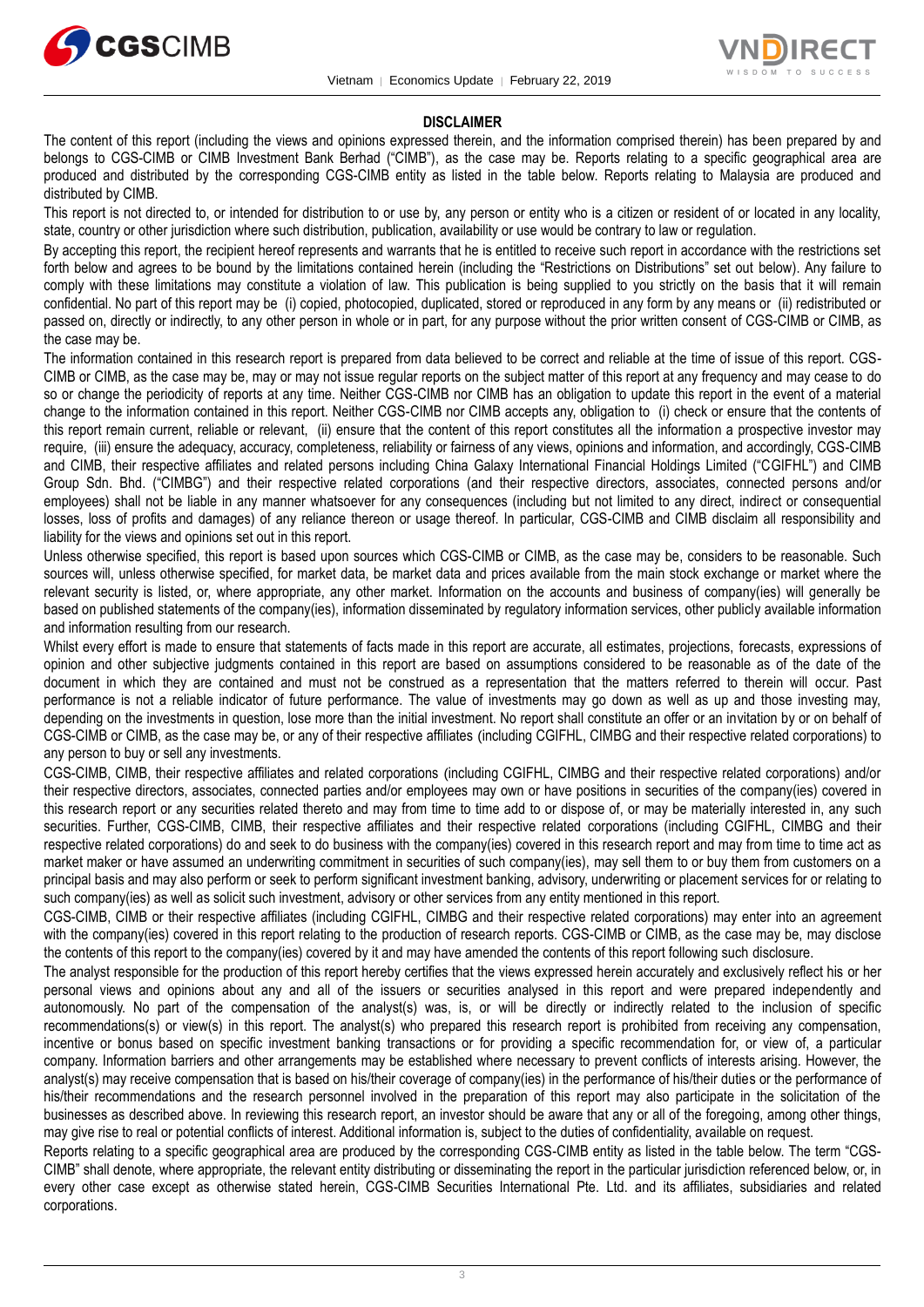

Vietnam │ Economics Update │ February 22, 2019



| Country     | <b>CGS-CIMB Entity</b>                                | Regulated by                                                    |
|-------------|-------------------------------------------------------|-----------------------------------------------------------------|
| Hong Kong   | CGS-CIMB Securities (Hong Kong) Limited               | Securities and Futures Commission Hong Kong                     |
| India       | CGS-CIMB Securities (India) Private Limited           | Securities and Exchange Board of India (SEBI)                   |
| Indonesia   | PT CGS-CIMB Sekuritas Indonesia                       | Financial Services Authority of Indonesia                       |
| Singapore   | CGS-CIMB Research Pte. Ltd.                           | Monetary Authority of Singapore                                 |
| South Korea | CGS-CIMB Securities (Hong Kong) Limited, Korea Branch | Financial Services Commission and Financial Supervisory Service |
| Thailand    | CGS-CIMB Securities (Thailand) Co. Ltd.               | Securities and Exchange Commission Thailand                     |

Reports relating to Malaysia are produced by CIMB as listed in the table below:

| じountrv  | CIMB<br>.<br>Entity                          | .                                                           |
|----------|----------------------------------------------|-------------------------------------------------------------|
| Malavsia | <b>CIME</b><br>Berhad<br>. Investment Bank F | $\cdots$<br>Malavsia<br>, Commission<br>$\sim$<br>ecurities |

This report does not purport to contain all the information that a prospective investor may require. Neither CGS-CIMB or CIMB, as the case may be, nor any of their respective affiliates (including CGIFHL, CIMBG and their related corporations) make any guarantee, representation or warranty, express or implied, as to the adequacy, accuracy, completeness, reliability or fairness of any such information and opinion contained in this report. Neither CGS-CIMB or CIMB, as the case may be, nor any of their respective affiliates nor their related persons (including CGIFHL, CIMBG and their related corporations) shall be liable in any manner whatsoever for any consequences (including but not limited to any direct, indirect or consequential losses, loss of profits and damages) of any reliance thereon or usage thereof.

This report is general in nature and has been prepared for information purposes only. It is intended for circulation amongst CGS-CIMB's or CIMB's (as the case may be) clients generally and does not have regard to the specific investment objectives, financial situation and the particular needs of any specific person who may receive this report. The information and opinions in this report are not and should not be construed or considered as an offer, recommendation or solicitation to buy or sell the subject securities, related investments or other financial instruments or any derivative instrument, or any rights pertaining thereto.

Investors are advised to make their own independent evaluation of the information contained in this research report, consider their own individual investment objectives, financial situation and particular needs and consult their own professional and financial advisers as to the legal, business, financial, tax and other aspects before participating in any transaction in respect of the securities of company(ies) covered in this research report.

The securities of such company(ies) may not be eligible for sale in all jurisdictions or to all categories of investors.

**Australia:** Despite anything in this report to the contrary, this research is provided in Australia by CGS-CIMB Securities (Singapore) Pte. Ltd. and CGS-CIMB Securities (Hong Kong) Limited. This research is only available in Australia to persons who are "wholesale clients" (within the meaning of the Corporations Act 2001 (Cth) and is supplied solely for the use of such wholesale clients and shall not be distributed or passed on to any other person. You represent and warrant that if you are in Australia, you are a "wholesale client". This research is of a general nature only and has been prepared without taking into account the objectives, financial situation or needs of the individual recipient. CGS-CIMB Securities (Singapore) Pte. Ltd. and CGS-CIMB Securities (Hong Kong) Limited do not hold, and are not required to hold an Australian financial services license. CGS-CIMB Securities (Singapore) Pte. Ltd. and CGS-CIMB Securities (Hong Kong) Limited rely on "passporting" exemptions for entities appropriately licensed by the Monetary Authority of Singapore (under ASIC Class Order 03/1102) and the Securities and Futures Commission in Hong Kong (under ASIC Class Order 03/1103).

**Canada:** This research report has not been prepared in accordance with the disclosure requirements of Dealer Member Rule 3400 – Research Restrictions and Disclosure Requirements of the Investment Industry Regulatory Organization of Canada. For any research report distributed by CIBC, further disclosures related to CIBC conflicts of interest can be found at https://researchcentral.cibcwm.com .

**China:** For the purpose of this report, the People's Republic of China ("PRC") does not include the Hong Kong Special Administrative Region, the Macau Special Administrative Region or Taiwan. The distributor of this report has not been approved or licensed by the China Securities Regulatory Commission or any other relevant regulatory authority or governmental agency in the PRC. This report contains only marketing information. The distribution of this report is not an offer to buy or sell to any person within or outside PRC or a solicitation to any person within or outside of PRC to buy or sell any instruments described herein. This report is being issued outside the PRC to a limited number of institutional investors and may not be provided to any person other than the original recipient and may not be reproduced or used for any other purpose.

**France:** Only qualified investors within the meaning of French law shall have access to this report. This report shall not be considered as an offer to subscribe to, or used in connection with, any offer for subscription or sale or marketing or direct or indirect distribution of financial instruments and it is not intended as a solicitation for the purchase of any financial instrument.

**Germany:** This report is only directed at persons who are professional investors as defined in sec 31a(2) of the German Securities Trading Act (WpHG). This publication constitutes research of a non-binding nature on the market situation and the investment instruments cited here at the time of the publication of the information.

The current prices/yields in this issue are based upon closing prices from Bloomberg as of the day preceding publication. Please note that neither the German Federal Financial Supervisory Agency (BaFin), nor any other supervisory authority exercises any control over the content of this report.

**Hong Kong:** This report is issued and distributed in Hong Kong by CGS-CIMB Securities (Hong Kong) Limited ("CHK") which is licensed in Hong Kong by the Securities and Futures Commission for Type 1 (dealing in securities), Type 4 (advising on securities) and Type 6 (advising on corporate finance) activities. Any investors wishing to purchase or otherwise deal in the securities covered in this report should contact the Head of Sales at CGS-CIMB Securities (Hong Kong) Limited. The views and opinions in this research report are our own as of the date hereof and are subject to change. If the Financial Services and Markets Act of the United Kingdom or the rules of the Financial Conduct Authority apply to a recipient, our obligations owed to such recipient therein are unaffected. CHK has no obligation to update its opinion or the information in this research report. This publication is strictly confidential and is for private circulation only to clients of CHK.

**India:** This report is issued and distributed in India by CGS-CIMB Securities (India) Private Limited ("CGS-CIMB India"). CGS-CIMB India is a subsidiary of CGS-CIMB Securities International Pte. Ltd. which is in turn is a 50:50 joint venture company of CGIFHL and CIMBG. The details of the members of the group of companies of CGS-CIMB can be found at www.cgs-cimb.com, CGIFHL at www.chinastock.com.hk/en/ACG/ContactUs/index.aspx and CIMBG at www.cimb.com/en/who-we-are.html. CGS-CIMB India is registered with the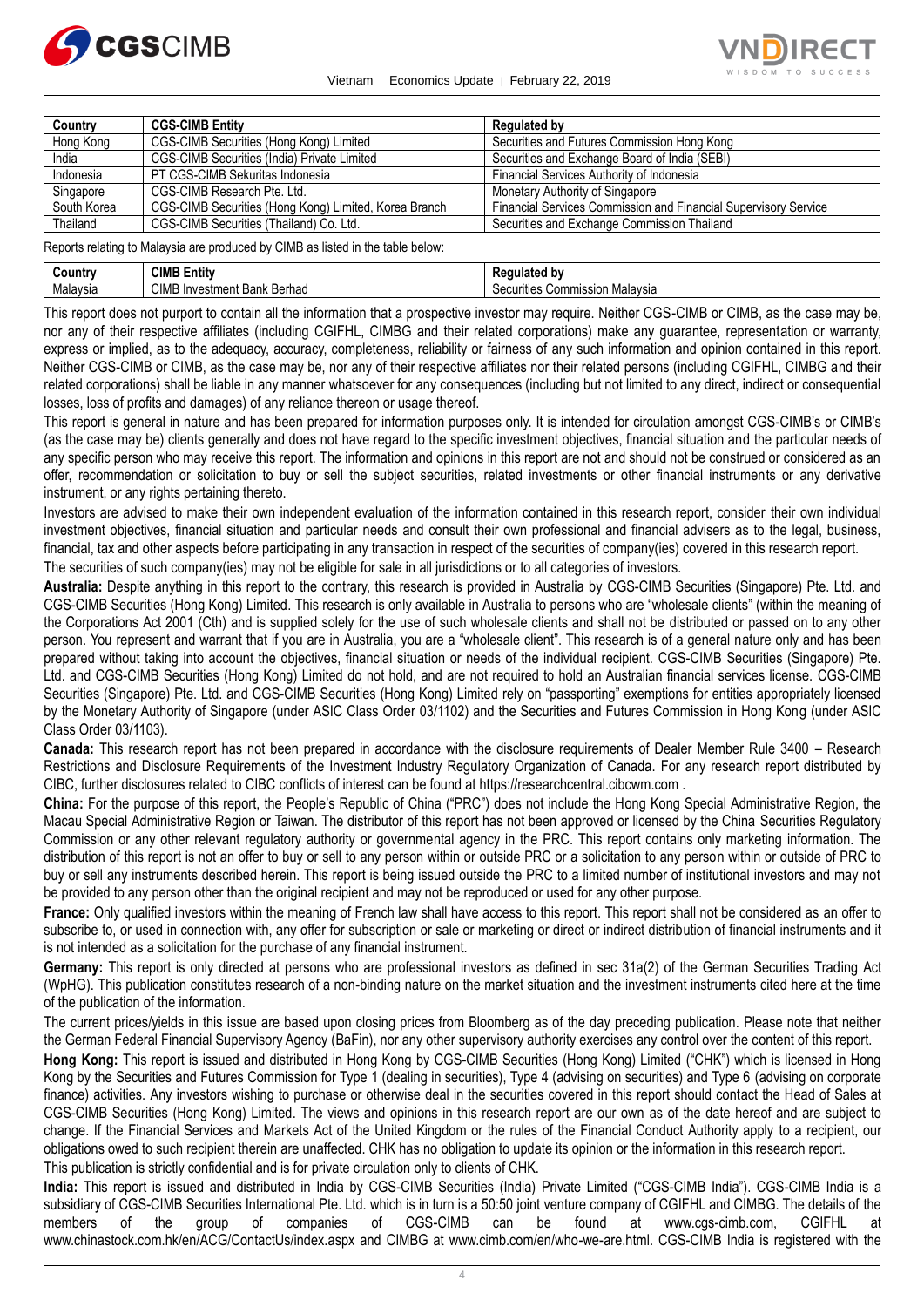



National Stock Exchange of India Limited and BSE Limited as a trading and clearing member (Merchant Banking Number: INM000012037) under the Securities and Exchange Board of India (Stock Brokers and Sub-Brokers) Regulations, 1992. In accordance with the provisions of Regulation 4(g) of the Securities and Exchange Board of India (Investment Advisers) Regulations, 2013, CGS-CIMB India is not required to seek registration with the Securities and Exchange Board of India ("SEBI") as an Investment Adviser. CGS-CIMB India is registered with SEBI (SEBI Registration Number: INZ000157134) as a Research Analyst (INH000000669) pursuant to the SEBI (Research Analysts) Regulations, 2014 ("Regulations").

This report does not take into account the particular investment objectives, financial situations, or needs of the recipients. It is not intended for and does not deal with prohibitions on investment due to law/jurisdiction issues etc. which may exist for certain persons/entities. Recipients should rely on their own investigations and take their own professional advice before investment.

The report is not a "prospectus" as defined under Indian Law, including the Companies Act, 2013, and is not, and shall not be, approved by, or filed or registered with, any Indian regulator, including any Registrar of Companies in India, SEBI, any Indian stock exchange, or the Reserve Bank of India. No offer, or invitation to offer, or solicitation of subscription with respect to any such securities listed or proposed to be listed in India is being made, or intended to be made, to the public, or to any member or section of the public in India, through or pursuant to this report.

The research analysts, strategists or economists principally responsible for the preparation of this research report are segregated from the other activities of CGS-CIMB India and they have received compensation based upon various factors, including quality, accuracy and value of research, firm profitability or revenues, client feedback and competitive factors. Research analysts', strategists' or economists' compensation is not linked to investment banking or capital markets transactions performed or proposed to be performed by CGS-CIMB India or its affiliates.

CGS-CIMB India does not have actual / beneficial ownership of 1% or more securities of the subject company in this research report, at the end of the month immediately preceding the date of publication of this research report. However, since affiliates of CGS-CIMB are engaged in the financial services business, they might have in their normal course of business financial interests or actual / beneficial ownership of one per cent or more in various companies including the subject company in this research report.

CGS-CIMB or its associates, may: (a) from time to time, have long or short position in, and buy or sell the securities of the subject company in this research report; or (b) be engaged in any other transaction involving such securities and earn brokerage or other compensation or act as a market maker in the financial instruments of the subject company in this research report or act as an advisor or lender/borrower to such company or may have any other potential conflict of interests with respect to any recommendation and other related information and opinions.

CGS-CIMB India, its associates and the analyst engaged in preparation of this research report have not received any compensation for investment banking, merchant banking or brokerage services from the subject company mentioned in the research report in the past 12 months.

CGS-CIMB India, its associates and the analyst engaged in preparation of this research report have not managed or co-managed public offering of securities for the subject company mentioned in the research report in the past 12 months. The analyst from CGS-CIMB India engaged in preparation of this research report or his/her relative (a) do not have any financial interests in the subject company mentioned in this research report; (b) do not own 1% or more of the equity securities of the subject company mentioned in the research report as of the last day of the month preceding the publication of the research report; (c) do not have any material conflict of interest at the time of publication of the research report.

**Indonesia:** This report is issued and distributed by PT CGS-CIMB Sekuritas Indonesia ("CGS-CIMB Indonesia"). The views and opinions in this research report are our own as of the date hereof and are subject to change. CGS-CIMB Indonesia has no obligation to update its opinion or the information in this research report. Neither this report nor any copy hereof may be distributed in Indonesia or to any Indonesian citizens wherever they are domiciled or to Indonesian residents except in compliance with applicable Indonesian capital market laws and regulations.

This research report is not an offer of securities in Indonesia. The securities referred to in this research report have not been registered with the Financial Services Authority (Otoritas Jasa Keuangan) pursuant to relevant capital market laws and regulations, and may not be offered or sold within the territory of the Republic of Indonesia or to Indonesian citizens through a public offering or in circumstances which constitute an offer within the meaning of the Indonesian capital market law and regulations.

**Ireland:** CGS-CIMB is not an investment firm authorised in the Republic of Ireland and no part of this document should be construed as CGS-CIMB acting as, or otherwise claiming or representing to be, an investment firm authorised in the Republic of Ireland.

**Malaysia:** This report is distributed in Malaysia by CIMB solely for the benefit of and for the exclusive use of our clients. Recipients of this report are to contact CIMB, at 17th Floor Menara CIMB No. 1 Jalan Stesen Sentral 2, Kuala Lumpur Sentral 50470 Kuala Lumpur, Malaysia, in respect of any matters arising from or in connection with this report. CIMB has no obligation to update, revise or reaffirm its opinion or the information in this research reports after the date of this report.

**New Zealand:** In New Zealand, this report is for distribution only to persons who are wholesale clients pursuant to section 5C of the Financial Advisers Act 2008.

**Singapore:** This report is issued and distributed by CGS-CIMB Research Pte Ltd ("CGS-CIMBR"). CGS-CIMBR is a financial adviser licensed under the Financial Advisers Act, Cap 110 ("FAA") for advising on investment products, by issuing or promulgating research analyses or research reports, whether in electronic, print or other form. Accordingly CGS-CIMBR is a subject to the applicable rules under the FAA unless it is able to avail itself to any prescribed exemptions.

Recipients of this report are to contact CGS-CIMB Research Pte Ltd, 50 Raffles Place, #16-02 Singapore Land Tower, Singapore in respect of any matters arising from, or in connection with this report. CGS-CIMBR has no obligation to update its opinion or the information in this research report. This publication is strictly confidential and is for private circulation only. If you have not been sent this report by CGS-CIMBR directly, you may not rely, use or disclose to anyone else this report or its contents.

If the recipient of this research report is not an accredited investor, expert investor or institutional investor, CGS-CIMBR accepts legal responsibility for the contents of the report without any disclaimer limiting or otherwise curtailing such legal responsibility. If the recipient is an accredited investor, expert investor or institutional investor, the recipient is deemed to acknowledge that CGS-CIMBR is exempt from certain requirements under the FAA and its attendant regulations, and as such, is exempt from complying with the following :

(a) Section 25 of the FAA (obligation to disclose product information);

(b) Section 27 (duty not to make recommendation with respect to any investment product without having a reasonable basis where you may be reasonably expected to rely on the recommendation) of the FAA;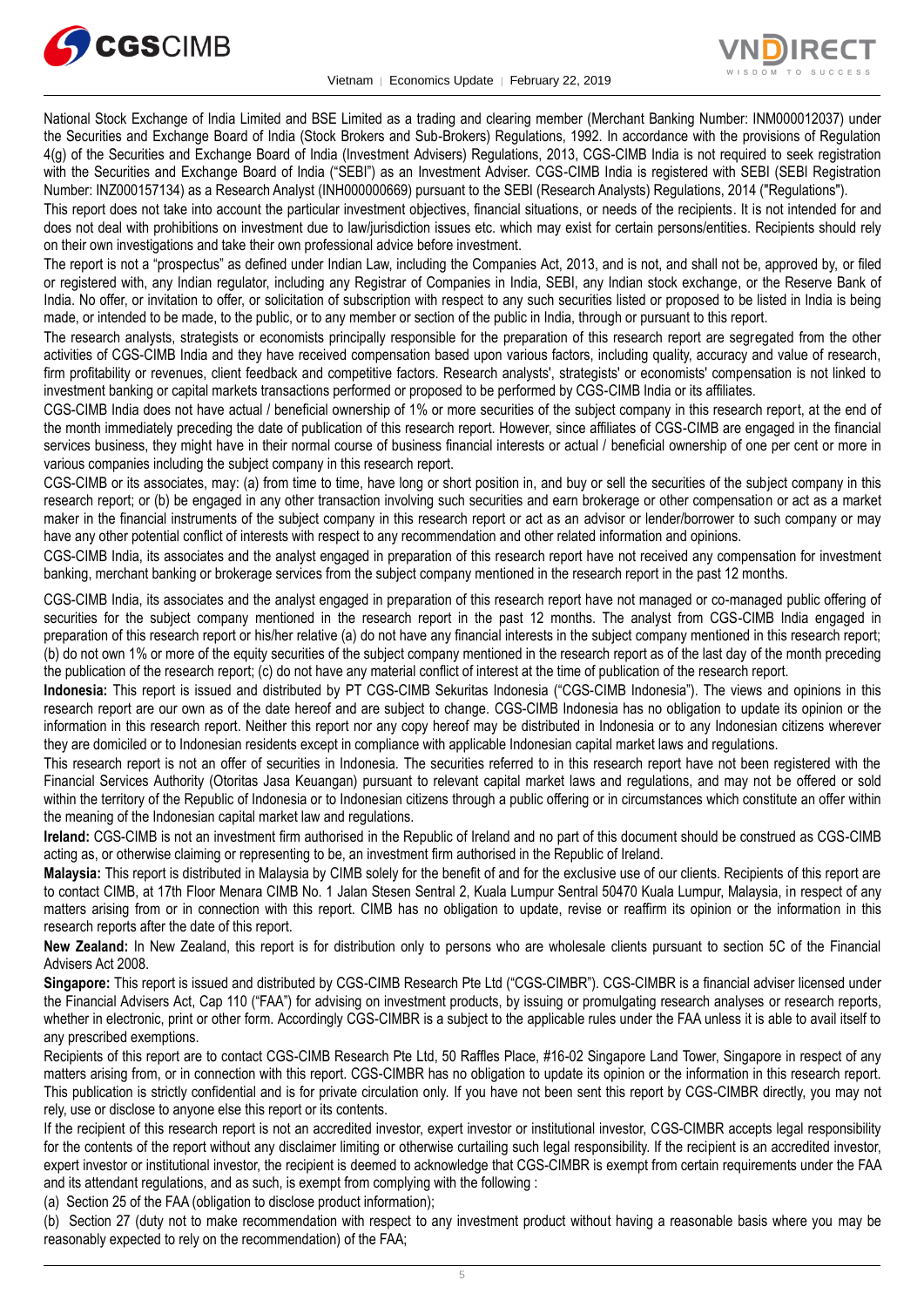

Vietnam │ Economics Update │ February 22, 2019



- (c) MAS Notice on Information to Clients and Product Information Disclosure [Notice No. FAA-N03];
- (d) MAS Notice on Recommendation on Investment Products [Notice No. FAA-N16];
- (e) Section 36 (obligation on disclosure of interest in specified products), and

(f) any other laws, regulations, notices, directive, guidelines, circulars and practice notes which are relates to the above, to the extent permitted by applicable laws, as may be amended from time to time, and any other laws, regulations, notices, directive, guidelines, circulars, and practice notes as we may notify you from time to time. In addition, the recipient who is an accredited investor, expert investor or institutional investor acknowledges that as CGS-CIMBR is exempt from Section 27 of the FAA, the recipient will also not be able to file a civil claim against CGS-CIMBR for any loss or damage arising from the recipient's reliance on any recommendation made by CGS-CIMBR which would otherwise be a right that is available to the recipient under Section 27 of the FAA, the recipient will also not be able to file a civil claim against CGS-CIMBR for any loss or damage arising from the recipient's reliance on any recommendation made by CGS-CIMBR which would otherwise be a right that is available to the recipient under Section 27 of the FAA.

CGS-CIMBR, its affiliates and related corporations, their directors, associates, connected parties and/or employees may own or have positions in specified products of the company(ies) covered in this research report or any specified products related thereto and may from time to time add to or dispose of, or may be materially interested in, any such specified products. Further, CGS-CIMBR, its affiliates and its related corporations do and seek to do business with the company(ies) covered in this research report and may from time to time act as market maker or have assumed an underwriting commitment in specified products of such company(ies), may sell them to or buy them from customers on a principal basis and may also perform or seek to perform significant investment banking, advisory, underwriting or placement services for or relating to such company(ies) as well as solicit such investment, advisory or other services from any entity mentioned in this report.

**South Korea:** This report is issued and distributed in South Korea by CGS-CIMB Securities (Hong Kong) Limited, Korea Branch ("CGS-CIMB Korea") which is licensed as a cash equity broker, and regulated by the Financial Services Commission and Financial Supervisory Service of Korea. In South Korea, this report is for distribution only to professional investors under Article 9(5) of the Financial Investment Services and Capital Market Act of Korea ("FSCMA").

**Spain:** This document is a research report and it is addressed to institutional investors only. The research report is of a general nature and not personalised and does not constitute investment advice so, as the case may be, the recipient must seek proper advice before adopting any investment decision. This document does not constitute a public offering of securities.

CGS-CIMB is not registered with the Spanish Comision Nacional del Mercado de Valores to provide investment services.

**Sweden:** This report contains only marketing information and has not been approved by the Swedish Financial Supervisory Authority. The distribution of this report is not an offer to sell to any person in Sweden or a solicitation to any person in Sweden to buy any instruments described herein and may not be forwarded to the public in Sweden.

**Switzerland:** This report has not been prepared in accordance with the recognized self-regulatory minimal standards for research reports of banks issued by the Swiss Bankers' Association (Directives on the Independence of Financial Research).

**Thailand:** This report is issued and distributed by CGS-CIMB Securities (Thailand) Co. Ltd. ("CGS-CIMB Thailand") based upon sources believed to be reliable (but their accuracy, completeness or correctness is not guaranteed). The statements or expressions of opinion herein were arrived at after due and careful consideration for use as information for investment. Such opinions are subject to change without notice and CGS-CIMB Thailand has no obligation to update its opinion or the information in this research report.

CGS-CIMB Thailand may act or acts as Market Maker, and issuer and offerer of Derivative Warrants and Structured Note which may have the following securities as its underlying securities. Investors should carefully read and study the details of the derivative warrants in the prospectus before making investment decisions.

AAV, ADVANC, AMATA, AOT, AP, BANPU, BBL, BCH, BCP, BCPG, BDMS, BEAUTY, BEM, BGRIM, BJC, BH, BLA, BLAND, BPP, BTS, CBG, CENTEL, CHG, CK, CKP, COM7, CPALL, CPF, CPN, DELTA, DTAC, EA, EGCO, EPG, ERW, ESSO, GGC, GFPT, GLOBAL, GLOW, GPSC, GUNKUL, HANA, HMPRO, INTUCH, IRPC, ITD, IVL, KBANK, KCE, KKP, KTB, KTC, LH, LPN, MAJOR, MEGA, MINT, MTLS, ORI, PRM, PSH, PSL, PTG, PTT, PTTEP, PTTGC, QH, RATCH, ROBINS, RS, SAWAD, SCB, SCC, SGP, SIRI, SPALI, SPRC, STA, STEC, SUPER, TASCO, TCAP, THAI, THANI, TISCO, TKN, TMB, TOA, TOP, TPIPL, TPIPP, TRUE, TTW, TU, TVO, UV, WHA, WHAUP, WORK.

#### **Corporate Governance Report:**

The disclosure of the survey result of the Thai Institute of Directors Association ("IOD") regarding corporate governance is made pursuant to the policy of the Office of the Securities and Exchange Commission. The survey of the IOD is based on the information of a company listed on the Stock Exchange of Thailand and the Market for Alternative Investment disclosed to the public and able to be accessed by a general public investor. The result, therefore, is from the perspective of a third party. It is not an evaluation of operation and is not based on inside information.

The survey result is as of the date appearing in the Corporate Governance Report of Thai Listed Companies. As a result, the survey result may be changed after that date. CGS-CIMB Thailand does not confirm nor certify the accuracy of such survey result.

| <b>Soore</b><br>:Range  | 100<br>90           | 0C<br>80<br>ಀಀ | 70<br>$\overline{\phantom{a}}$<br>. | $\sim$<br>$\prime$<br>۱٬۱۸<br>'U or<br>◡<br>r. | سمط<br>unvev<br>N0<br>nesu.<br>u |
|-------------------------|---------------------|----------------|-------------------------------------|------------------------------------------------|----------------------------------|
| <br>Description:<br>. . | <br>'-xcellent<br>. | 000نا<br>۷ar   | Good<br>.                           | N/L<br>N/M                                     |                                  |

**United Arab Emirates:** The distributor of this report has not been approved or licensed by the UAE Central Bank or any other relevant licensing authorities or governmental agencies in the United Arab Emirates. This report is strictly private and confidential and has not been reviewed by, deposited or registered with UAE Central Bank or any other licensing authority or governmental agencies in the United Arab Emirates. This report is being issued outside the United Arab Emirates to a limited number of institutional investors and must not be provided to any person other than the original recipient and may not be reproduced or used for any other purpose. Further, the information contained in this report is not intended to lead to the sale of investments under any subscription agreement or the conclusion of any other contract of whatsoever nature within the territory of the United Arab Emirates.

**United Kingdom and European Economic Area (EEA):** In the United Kingdom and European Economic Area, this material is also being distributed by CGS-CIMB Securities (UK) Limited ("CGS-CIMB UK"). CGS-CIMB UK is authorized and regulated by the Financial Conduct Authority and its registered office is at 27 Knightsbridge, London, SW1X7YB. The material distributed by CGS-CIMB UK has been prepared in accordance